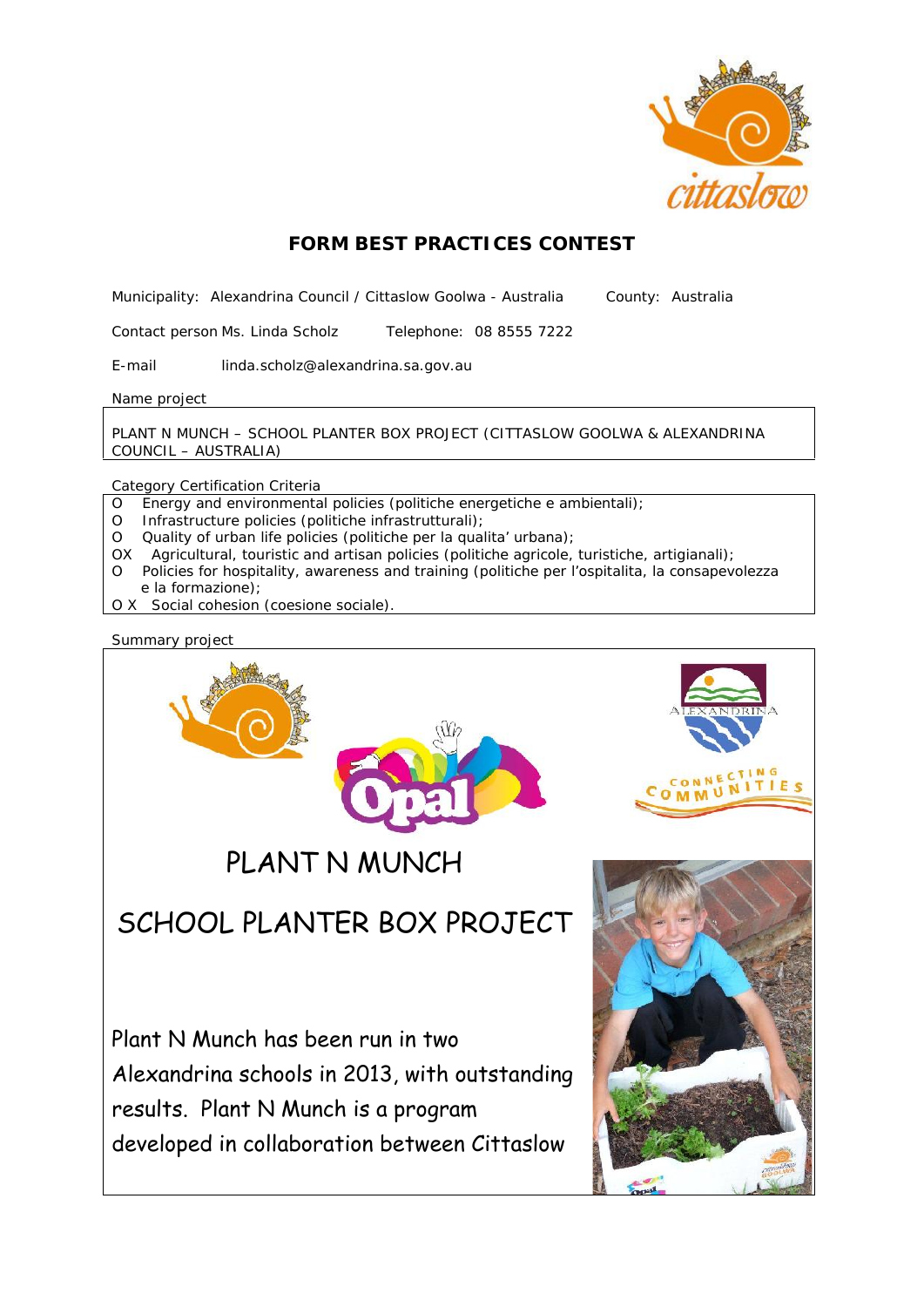

# Goolwa and Alexandrina Council's OPAL program.

CONCEPT: *To give children an opportunity to take home a planter box and grow their own vegetables and eat them!*

*OPAL supplies the planter boxes, soil, seeds and seedlings – Cittaslow when able also assists with seedling supply.*

*OPAL staff and Cittaslow volunteers attend the school and assist the children with planting. \*Soil is already in the boxes – this is to minimise the risk of children handling the soil.*

*Children are also given advice on how to look after their vegetables. This is a really engaging and interactive exercise – children really enjoy "digging" in their planter boxes and spreading the seeds. They are "wowed" that they get to take them home.*

*We use fast growing vegetables – eg. Radishes, lettuces*

*Why we want the planter boxes to go home? We want to engage the whole family and the planter box may be the first step to encouraging families to grow their own vegetables at home. Also an interesting exercise in that, some parents will be surprised at how engaged their children are with a hands on project like this.*

*The planter boxes are about 5kg's and do need an adult to lift – hence an adult must collect child from school and get the planter box home. Schools send notes home with the students to advise of when the day of planting will be and where their child's planter box can be collected from. Children can bring their own planting equipment in and if parents want children to wear gardening gloves for planting, then parents are asked to supply these for children on the day of planting.*

*To provide an ending to the program – we return to the school around the time the vegetables are ready to be 'eaten' and do a tasting session. (We are very keen to promote local food, the session may simply be getting children to try and comment on a variety of local foods and talk about how they can be prepared). We also provide children with some*



*additional seeds to take home and plant in their planter boxes.*

Report from one of the schools Plant N Munch has been to!

*Most of the children grew something –*

 *they were excited to see their radishes pop though and quite a few of the children ate*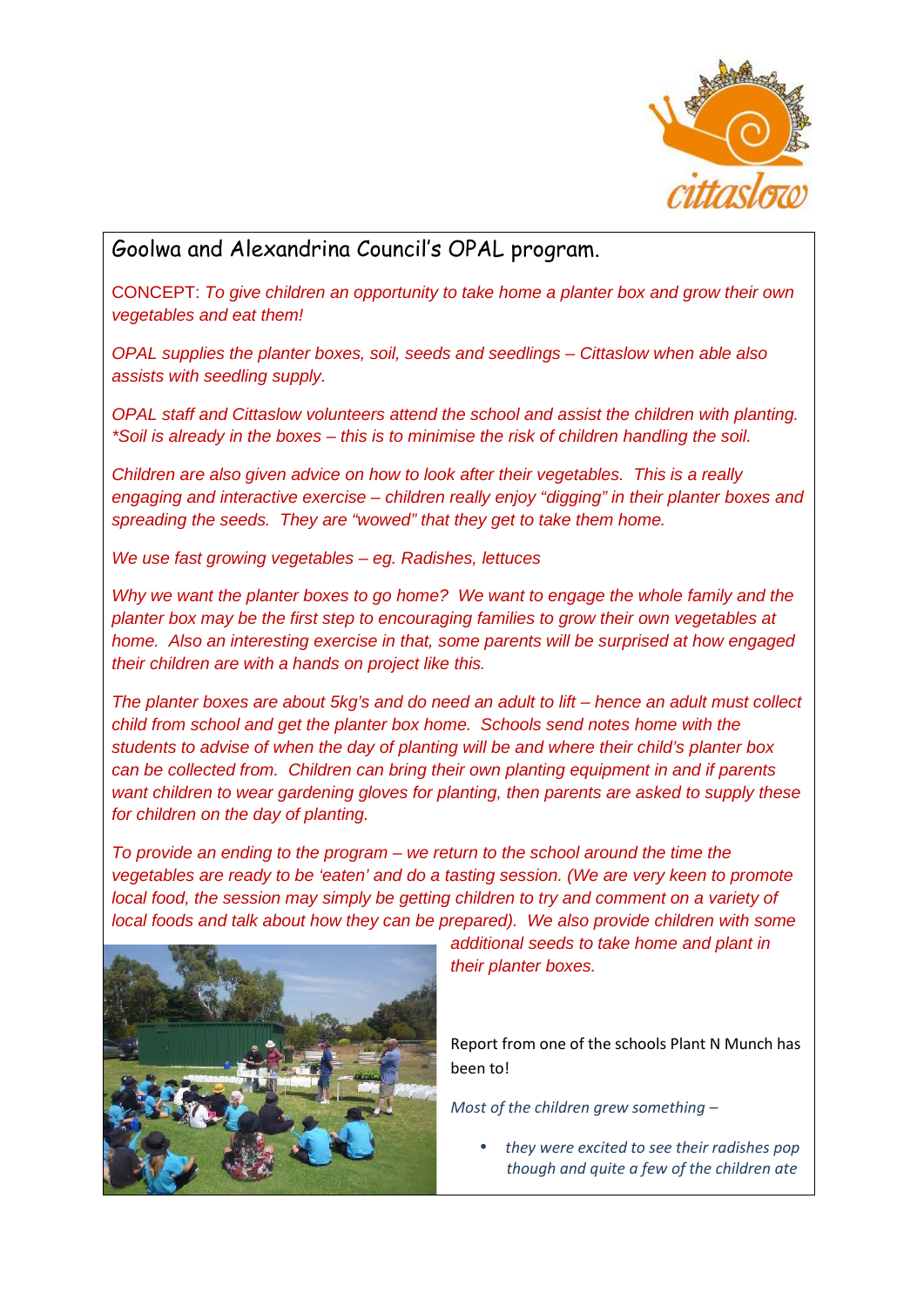

*their radishes – they reported they were "hot" "spicy"*

- *some parents used the radishes in curry's and salads*
- *many children ate lettuce leaves and reported they tasted very nice*
- *one child mentioned that a parent had put the planter box in the garden and they had grown "more" vegies around it in the garden*

*Children did learn about growing –*

- *Many comments about vegies not growing – the reasoning behind this was discussed eg. Water, sunlight*
- *Many comments about snails – we talked about parents perhaps having to assist with snail bait*
- *Comments about too many radishes growing too closely together – we talked about thinning out*

*Very impressed with children's knowledge as to "why it is beneficial to grow their own vegetables at home"*

- *keep you healthy and fit, cost, organic, sustainable, supporting local business, better tasting, teaches you to look after something (like a pet!). OPAL aims to promote LOCAL FOOD and hence we did talk about importing vegetables versus our local produce.*
- *All the children enjoyed having their planter box. Hopefully they can continue to use at home.*

*Children were keen to grow their next lot of seeds – and "surprisingly" excited about growing broccoli.*

## Goal project

Motivate and inspire children to grow their own produce at home

## Result project

This project has been so successful that it is being repeated in Goolwa schools this year. 160 children took home planter boxes last year and its expected that the same number will this year. One outcome that does resonate was a child stating that his family had actually put the planter box in the middle of their garden and then had proceeded to plant more vegetables around the planter box. This is a fantastic outcome, the planter box itself has been a "call to action" for some families!

#### Finance (costs and benefits)

Alexandrina Council funds material aspects of the program this includes: soil, seedlings, planter boxes – it is a very cost effective program – it costs Council approximately \$5 per child. The OPAL program also assists in liaison with the schools – hence making the transition for volunteers seamless.

#### Staff (time use and saving)

Another very positive outcome of this project is the collaborative work between Alexandrina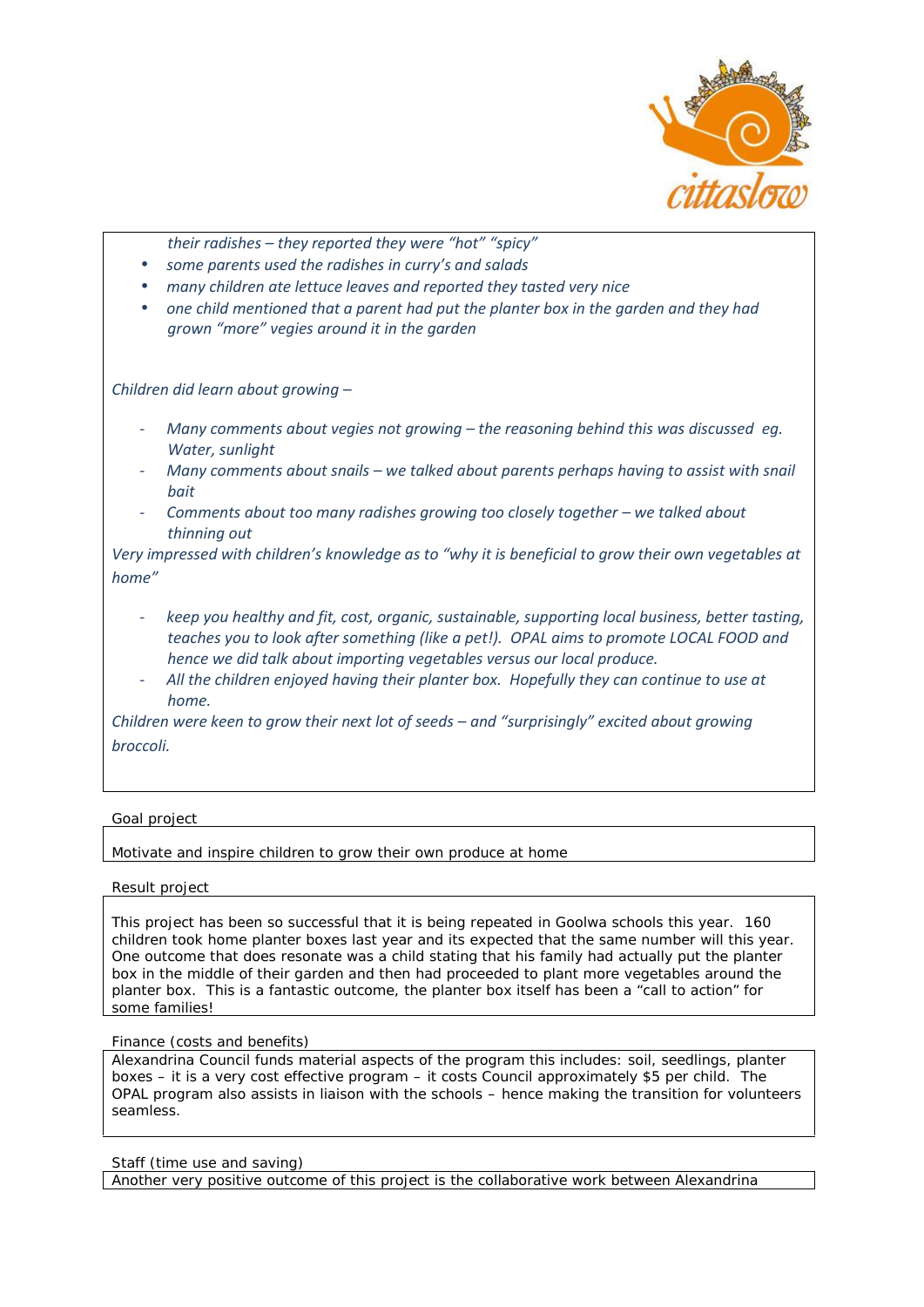

Council and Cittaslow Goolwa. Alexandrina Council provides 2 staff from the OPAL program and Cittaslow Goolwa provides 2 of its volunteers at each planter box lesson. To give the children a "hands-on" planting experience, it is wonderful to have so many staff available. The Goolwa Cittaslow staff are very experienced and passionate about local produce and growing at home. The Cittaslow volunteer interaction with the school children provides a wonderful way to educate local children by people who really do care about food and the environment. Without having Cittaslow involvement, this project would not have achieved the outcomes it has.

Additional information (if necessarily)

Cittaslow Goolwa and Alexandrina Council's OPAL program share many similar philosophies and hence a partnership was born.

OPAL (Obesity Prevention and Lifestyle) works within the local community to positively change attitudes and behaviours about healthy eating and physical activity.

OPAL evolved with the French program called EPODE (translates as 'together we can prevent childhood obesity). The EPODE program showed that a whole of community approach can have a major impact on turning around childhood obesity.

With one in five 4-year old children in South Australia overweight or obese, there was a need to build on the European success story.

Obesity is not just an issue for the individual – it is a complex community problem and so change needs to be come from a multi-layered community approach. Hence, the importance of partnerships with like minded organisations such as Cittaslow Goolwa.

A further example of Cittaslow Goolwa involvement with the Alexandrina Council is highlighted below. Cittaslow volunteers potted 100 lettuces with local children at this event. Again it was just a wonderful opportunity for the passionate Cittaslow volunteers to spread their knowledge through our whole community.